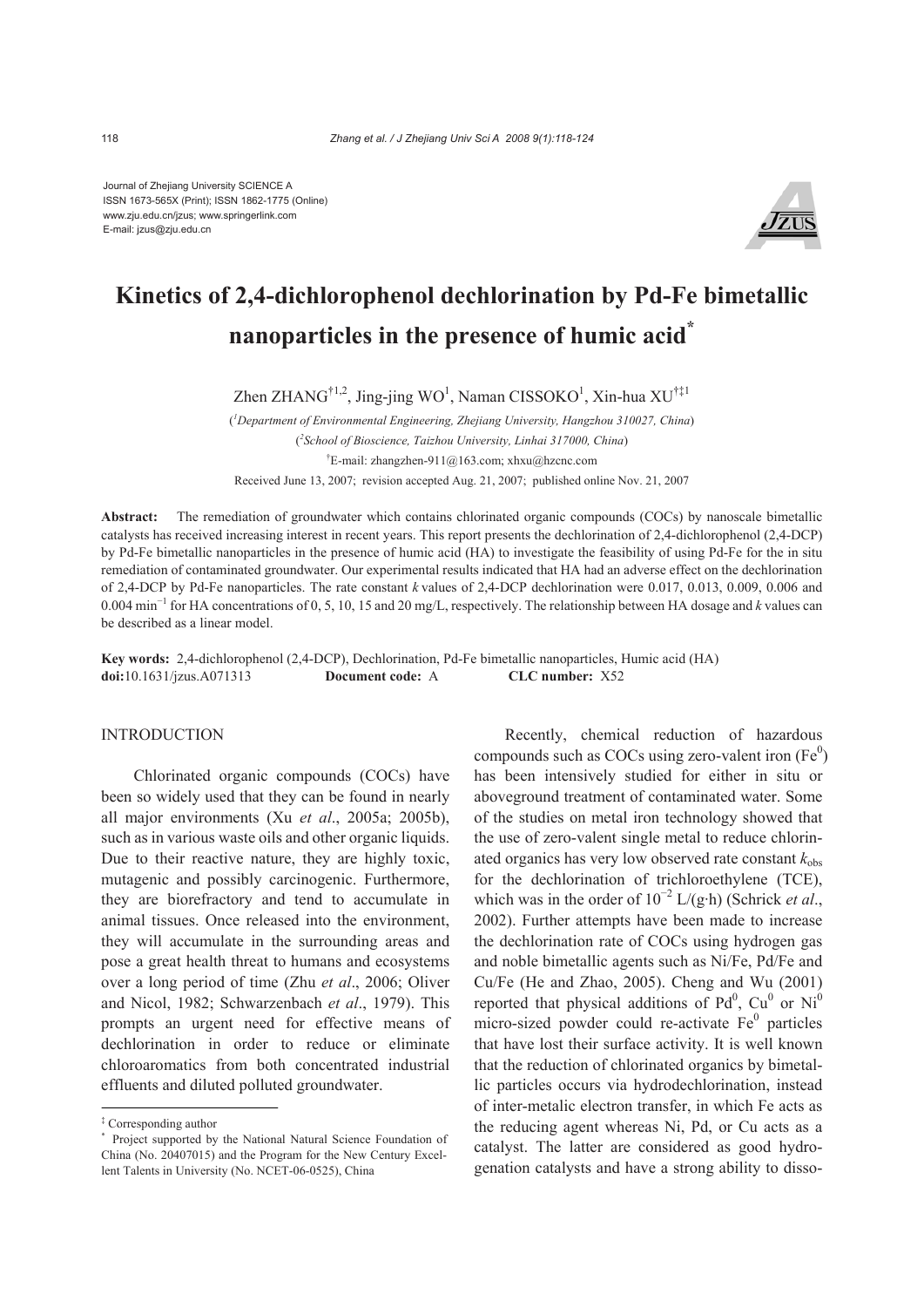ciate  $H_2$  (Cheng and Wu, 2001; Coq and Figueras, 2001; Schrick *et al*., 2002). The presence of a second metal not only increases the reactivity and reduces the accumulation of toxic byproducts, but also inhibits particle oxidation in air (Wu and Stephen, 2006; Zhang *et al*., 1998; Lien and Zhang, 2001).

Although both the microscale and the nanoscale bimetallic systems are quite effective in the dechlorination of contaminants, the reactivity of the zero-valent metals is highly controlled by the surface characteristics of metals and groundwater chemistry. In subsurface environments, natural humic matters are abundant and play important roles in both electron transfer and adsorption processes. The inhibition of the dechlorination of chlorinated hydrocarbons by zero-valent metals in the presence of natural humic matter was reported previously (Johnson *et al*., 1998; Tratnyek *et al*., 2001). They depicted that any non-reactive adsorbates that out-compete the contaminants for reactive surface sites would result in a decrease in the degradation rate. However, humic acid (HA) also can act as an electron mediator to enhance the reduction efficiency of chlorinated aliphatic compounds in aqueous solutions containing bulk reductants (Curtis and Reinhard, 1994). So far, it is not clear that whether HA enhances or inhibits the electron transfer process from bimetallic systems such as Pd-Fe to the target compounds during in situ treatment processes. Therefore, prior to its application to in situ remediation treatment, a good understanding of what role HA plays in the dechlorination of chlorinated hydrocarbons is vital.

In this study, we concentrate on the investigation of HA's role in the dechlorination of 2,4-dichlorophenol (2,4-DCP) by nanoscale Pd-Fe particles in the initial pH value, and its effect on the kinetics of the dechlorination of 2,4-DCP.

# MATERIALS AND METHODS

#### **Chemicals**

Most of the chemicals, such as potassium hexachloropalladate (K<sub>2</sub>PdCl<sub>6</sub>, 99% (w/w), Aldrich, USA), iron sulfate hexahydrated (AR), 2,4-DCP, *o*-chlorophenol (*o*-CP), *p*-chlorophenol (*p*-CP), phenol (P) and other reagents were used as received without further purification. HA was obtained from Sigma-Aldrich (ash  $\sim$ 20%, Switzerland). The HA stock solution (500 mg/L) was prepared by dissolving 0.25 g of HA in 2 ml of a 0.1 mol/L NaOH aqueous solution, followed by sonication and dilution with deionized water to 500 ml, and its final pH was adjusted to 7. The product was then filtered through a 0.45 μm pore diameter Millipore membrane. Solutions were stored at 4 °C before use. 2,4-DCP was dissolved in deionized water and stored at  $4^{\circ}$ C. Fe<sup>0</sup> and Pd-Fe nanoparticles were synthesized immediately before use.

#### **Synthesis procedure**

Pd-Fe bimetallic nanoparticles were produced by adding 0.54 mol/L NaBH4 aqueous solution dropwise to a 1-L three-necked flask containing equal volume of 0.27 mol/L  $FeSO_4·6H_2O$  aqueous solution with mechanical stirring at 30 °C for 10 min. First of all, the ferrous iron was reduced to zero-valent iron according to the following reaction:

$$
\text{Fe}(H_2O_6^{2+} + 2BH_4^- \to \text{Fe}^0 + 2B(OH)_3 + 7H_2. (1)
$$

The  $Fe<sup>0</sup>$  nanoparticles were then rinsed 3 times with 400 ml deoxygenated deionized water under nitrogen atmosphere. Subsequently, the Pd-Fe bimetallic nanoparticles were synthesized by reacting the wet iron particles with desired amount of potassium hexachloropalladate aqueous solution under stirring and nitrogen atmosphere according to the following equation:

$$
PdCl_6^{2-} + 2Fe^0 \to 2Fe^{2+} + Pd^0 + 6Cl^-.
$$
 (2)

The bimetallic nanoparticles were then rinsed 3 times with 400 ml deoxygenated deionized water under nitrogen atmosphere to remove chloride ions.

#### **Batch experimental procedures**

The batch experiments for 2,4*-*DCP dechlorination were performed in the same three-necked flask into which Pd-Fe nanoparticles were added. Desired volume of HA, 2,4-DCP stock solution and a certain amount of deoxygenated deionized water were added into the flask containing freshly prepared Pd-Fe nanoparticles. The reaction solution was stirred under nitrogen flow. Aliquots of samples were periodically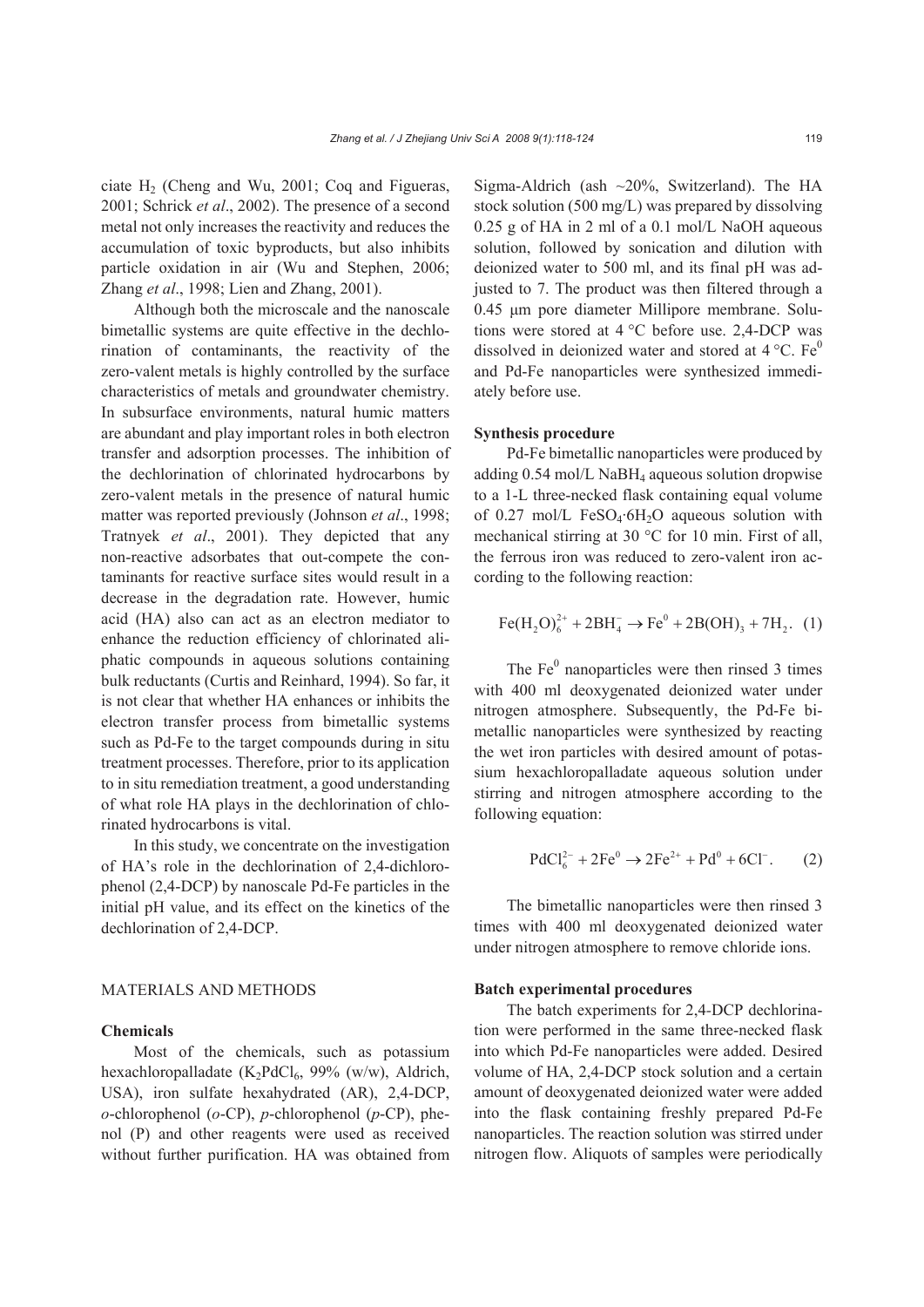collected with glass syringes and the reaction was stopped by passing each aliquot through 0.22  $\mu$ m membrane filters.

# **Methods of analyses**

Fresh metal nanoparticles (Pd bulk loading of 0.15 wt%) were visualized under a JEOL JEM 200CX transmission electron microscope (TEM) at 180 kV for morphological measurement. Prior to TEM analysis, the particles were dispersed by an ultrasonicator.

Specific surface area of the Pd-Fe bimetallic particles was measured using nitrogen adsorption method with ST-03 surface analyzer. Prior to measurement, the metal particles were dried in vacuum at 25 °C for 24 h and then dried at 260 °C for 4 h under a flow of hydrogen.

Organic compounds such as 2,4-DCP, *p*-CP, *o*-CP and phenol were measured by SHIMADZU High Performance Liquid Chromatography. Agilent TC-C18 Column, 150 L×4.6. Mobile phase: MeOH/H<sub>2</sub>O (60/40, v/v); flow rate: 1.0 ml/min; detector: UV at 280 nm; sample size: 20 μl.

#### RESULTS AND DISCUSSION

#### **Inhibition by humic acid (HA)**

The chemical compositions of the catalytic dechlorination of 2,4-DCP over Pd-Fe bimetallic nanoparticles with and without 20 mg/L HA are shown in Fig.1. 2,4-DCP was first adsorbed by the nanoparticles then reduced to *o*-CP or *p*-CP, and later converted to phenol, the sole final organic product of the dechlorination. No other chlorinated intermediates or final organic products were detected.

The concentration of 2,4-DCP decreased quickly and its removal percentage reached 50.0% in 30 min, 98.1% in 180 min, and 99.6% in 300 min for Pd-Fe nanoparticles in the absence of HA. In contrast, only about 14.0%, 52.4% and 69.6% of removal percentages were obtained in the presence of 20 mg/L HA for the same time periods described before, respectively. And the concentration of *p*-CP remained low during the whole reaction with and without the addition of 20 mg/L HA. As for *o*-CP, its concentration peaked after 60 min in the absence of HA. The addition of 20 mg/L HA made the removal percentage of 2,4-DCP slow



**Fig.1 Dechlorination of 2,4-DCP and distribution of products by Pd-Fe nanoparticles (a) in the absence and (b) in the presence of 20 mg/L humic acid**  *T*=30 °C; pH<sub>in</sub>=5.7; *C*<sub>2,4</sub>-<sub>DCP</sub>=20 mg/L; *C*<sub>Pd-Fe</sub>=6 g/L; stir-

ring at 400 r/min; the palladium content 0.15 wt%

down, and *o*-CP peaked after 120 min. Meanwhile, the addition of 20 mg/L HA decelerated the production rate of phenol, which could be expressed as the ratio between the total amount of phenol produced and the theoretical yield of phenol after the total dechlorination of 2,4-DCP, from 85.8% in the absence of HA to 38.2% in 300 min. Fig.2 gives the chromatograms of organic compounds in different reaction time. It is evident that as a result of the reduction of 2,4-DCP, more and more phenol was formed, while *o*-CP and *p*-CP increased in the prophase reaction, then their concentrations decreased slowly. Phenol and inorganic chlorine were detected as final products.

Compared to the initial concentration (20 mg/L), approximately 10% mass loss was observed (Fig.1). This might suggest that a fraction of organic compounds was absorbed or covered by surface passivating layers due to the precipitation of metal hydroxides on the surface of iron and Pd-Fe particles for their large surface areas (Burris *et al*., 1995; Allen-King *et al*., 1997; Doong and Lai, 2005). This is also evidenced by the fact that the 2,4-DCP concen-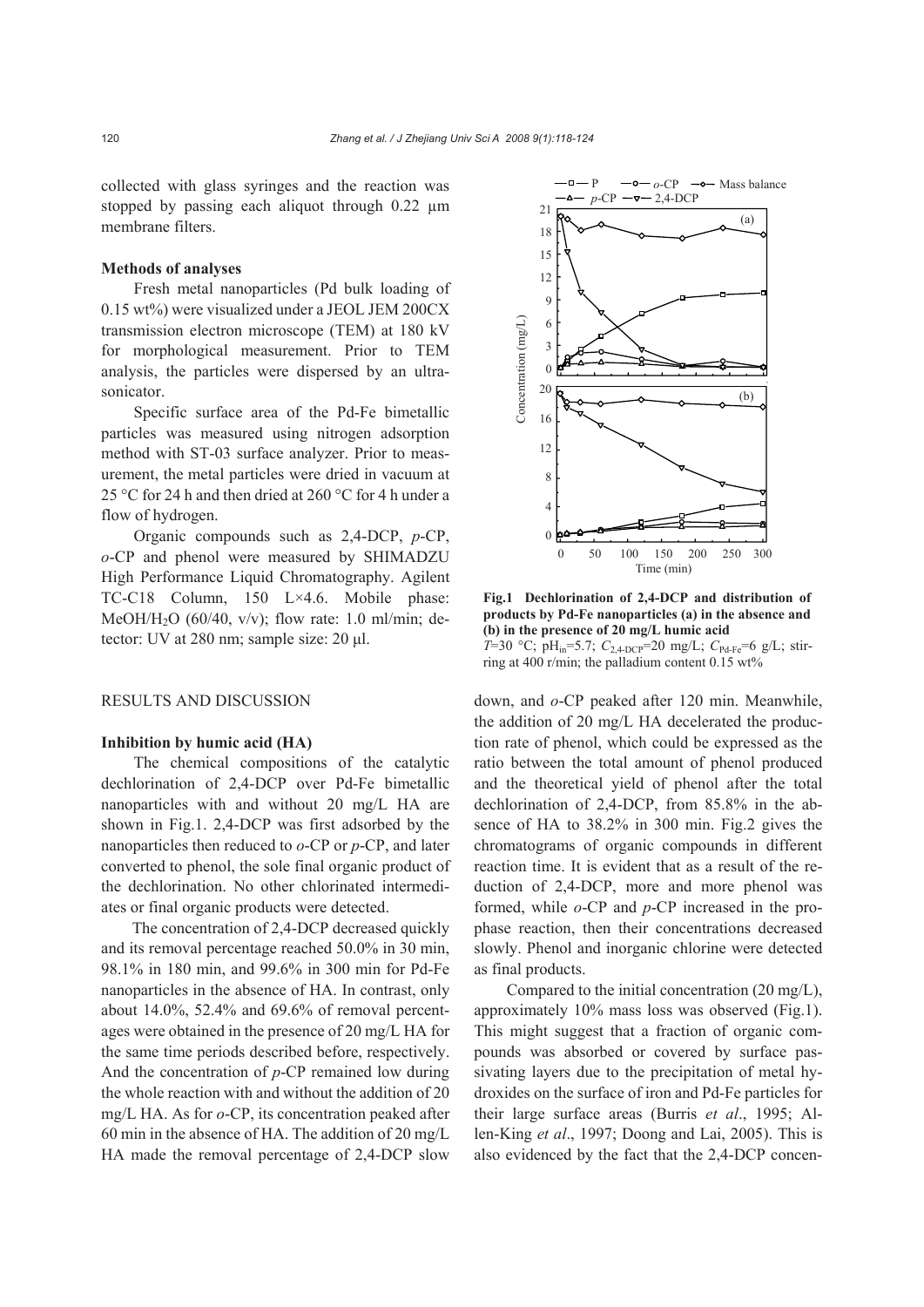

**Fig.2 The chromatograms of organic compounds in different reaction time. (a) 0 min; (b) 120 min; (c) 300 min** 

*T*=30 °C; pH<sub>in</sub>=5.7;  $C_{2,4-DCP}$ =20 mg/L;  $C_{HA}$ =20 mg/L;  $C_{Pd-Fe}$ = 6 g/L; stirring at 400 r/min; the palladium content 0.15  $wt\%$ 

tration dropped rapidly in the first 120 min, but the phenol generated was much less than the maximum attainable. The non-detected fraction of intermediates may be attributed to the fact that the high surface area to volume ratios of Pd-Fe nanoparticles appear to serve as non-reactive sorption sites for intermediates (Burris *et al*., 1995).

## **Effect of HA on 2,4***-***DCP dechlorination**

The concentration effect of HA on the dechlorination of 2,4-DCP by Pd-Fe catalysts was further examined. Fig.3 illustrates the dechlorination of 2,4-DCP by Pd-Fe at various concentrations of HA ranging from 0 to 20 mg/L. The HA concentration increased from 0, 5, 10, 15 to 20 mg/L led to the decrease in 2,4-DCP removal percentages from 99.6%, 99.0%, 98.4%, 88.0% to 69.6% in 300 min, respectively, and this same trend was quite evident at much lower concentrations, with the production rates of phenol dropping from 85.8%, 78.4%, 76.8%, 58.5% to 38.2%, respectively, which were far less than those of the dechlorination. The decrease of both 2,4-DCP removal percentages and phenol production rates with the increase of HA concentrations suggests that the existence of HA has significant adverse impact on the efficiency of the 2,4-DCP dechlorination.



**Fig.3 Effect of humic acid on 2,4-DCP dechlorination by nanoscale Pd-Fe. (a) 2,4-DCP removal; (b) Phenol production** 

*T*=30 °C; pH<sub>in</sub> =5.7;  $C_{2,4-DCP}$ =20 mg/L;  $C_{Pd-Fe}$ =6 g/L; stirring at 400 r/min; the palladium content  $0.15 \text{ wt\%}$ 

Several hypotheses were proposed to explain the phenomenon. The accumulation of adsorbed HA on the nanoscale Pd-Fe surface may depress the 2,4-DCP reduction rate (Muftikian *et al*., 1996; Johnson *et al*., 1998; Doong and Lai, 2005). The complexation between HA and the generated Fe(II) may inhibit 2,4-DCP reduction by Fe(II) or occupy the active surface sites and inhibit iron corrosion. On the other hand, excavation of active surface sites by dissolution of passive iron oxides may accelerate the 2,4-DCP reduction. The redox-active moieties in HA or in Pd-Fe-HA complexes may act as reductants to reduce 2,4-DCP to phenol or serve as electron-transfer mediators between Pd-Fe and 2,4-DCP (Xie and Shang, 2005).

Considering the 2,4-DCP reduction (Fig.3), it may be concluded that HA effects are limited by insufficient reaction time when added simultaneously with 2,4-DCP. However, in the long run, the amount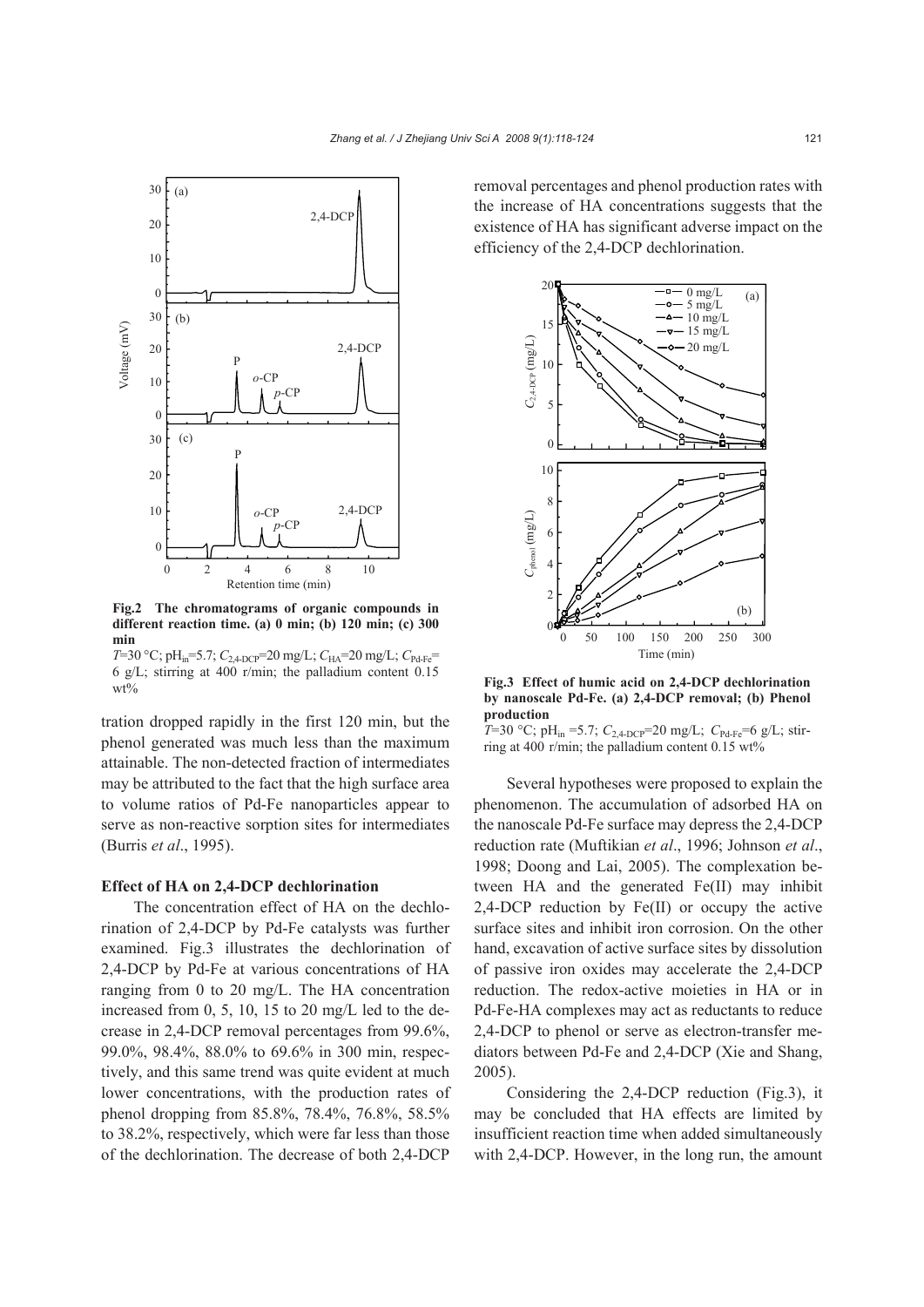of HA adsorbed on the Pd-Fe surface may increase, while the 2,4-DCP is continuously reduced, and this may eventually affect the 2,4-DCP reduction.

On the other hand, after a certain decrease in the initial 2,4-DCP concentration, the reaction becomes retarded and the onset of the "slowing down" seems to depend on the initial HA loading. It is hypothesized that the similarity in initial rates caused by the existence of specific active surface sites designated for 2,4-DCP reduction, not for HA adsorption; with the reactions proceeding to exhaust those specific sites, the common active sites (available for both 2,4-DCP reduction and HA adsorption) become limited (Johnson *et al*., 1998; Tratnyek *et al*., 2001; Doong and Lai, 2006). The adsorption of HA on the Pd-Fe surface eventually led to large changes in the later reaction.

#### **Characterization of Pd-Fe nanoparticles**

Fresh Pd-Fe nanoparticles appeared to be black and flocculent. Since the size of these nanoparticles is smaller than the wavelength of visible light, they act as a perfect black body for absorbing light. Fig.4 shows the TEM images of freshly synthesized Pd-Fe nanoparticles in ethanol and aged Pd-Fe nanoparticles after 5 h reaction. The particles are of spherical shape with the sizes ranging from 20 to 100 nm in diameter. And that scale is in accordance with the report by Zhang *et al*.(1998) who reported most of the Pd-Fe nanoparticles were in the range of  $1 \sim 100$  nm. The total specific surface area of the Pd/Fe (0.15%) measured by BET is about 15  $m^2/g$ , while a commercially available fine iron powder (Jinshan Metallurgical Factory, >98.0%, <100 mesh) has a specific surface area of just 0.5  $m^2/g$ . Spherical particles tend to aggregate to form dendrites due to geomagnetic forces

# $(a)$  (b) 100 nm 200 nm

**Fig.4 TEM images of (a) freshly synthesized nanoscale Pd-Fe particles in ethanol and (b) nanoscale Pd-Fe particles after 5 h reaction** 

between nanoscale particles and small particles, and their surface tension interactions (Wang *et al*., 1999). A thicker mucous layer was clearly adhered onto the surface of Pd-Fe after 5 h reaction, reflecting the possibility of lowering the dechlorination efficiency. More organic components such as HA and 2,4-DCP inhibited the active sites of nanoscale Pd-Fe particles, likely leading to a lower dechlorination efficiency.

Just as what have been validated in the previous FTIR (Fourier transform infrared reflection) images before and after the reaction, the observations of the shifts at stretching bands of OH, C=C, and COO<sup>−</sup> or phenolic OH, although some of which may not be conclusive, are consistent with many studies of HA adsorption on surface minerals, especially on the surfaces of iron oxides (Murphy *et al*., 1990; Xie and Shang, 2005). Similar peak shifts at the sites of OH, C=C, and COO<sup>−</sup> were also observed in the spectra of the formed Fe(III)-HA complex. This limited FTIR evidence suggests that the aromatic COOH and hydroxyl or phenolic OH are the main functional groups that complex with and adsorb onto the iron oxide surfaces (Xie and Shang, 2005).

# **Dechlorination kinetics of 2,4-DCP with freshly synthesized Pd-Fe nanoparticles**

Previous studies have shown that the degradation rate of chlorinated solvents by Pd-Fe nanoparticles follows a pseudo-first-order reaction, if the dosage of Pd-Fe nanoparticles is excessive in the reaction (Wei *et al*., 2006). Chlorines of 2,4-DCP might be removed from the benzene ring following a stepwise pathway (2,4-DCP→CP→P) as below:

$$
2,4-DCP \xrightarrow{k_1} CP + Cl \xrightarrow{k_2} P + 2Cl, \qquad (3)
$$

where CP represents the total amount of both *o-*CP and *p-*CP in the reaction. The corresponding reaction rate equations for the transformation of 2,4-DCP, the transient formation of CP intermediate, and the accumulation of phenol in the batch system are as follows:

$$
-dC_{2,4-DCP}/dt = k_1 C_{2,4-DCP}, \t\t(4)
$$

$$
dC_{CP}/dt = k_1 C_{2,4-DCP} - k_2 C_{CP}, \qquad (5)
$$

$$
d[P]/dt = k_2 C_{CP}.\tag{6}
$$

The solution of above simultaneous rate equations therefore leads to the following molar fractions:

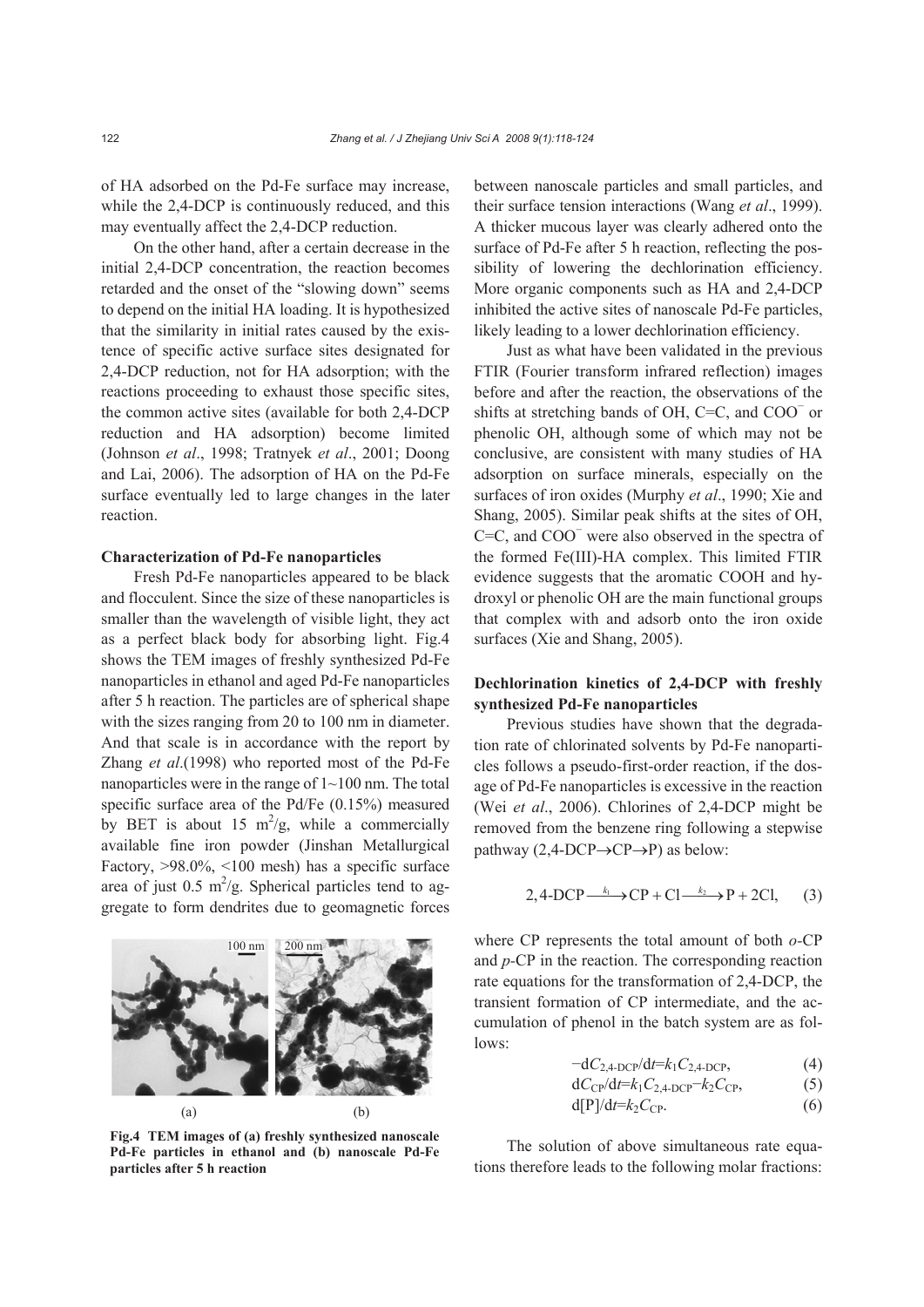$$
\alpha_{2,4\text{-DCP}} = e^{-k_1 t},\tag{7}
$$

$$
\alpha_{\rm CP} = \frac{k_1}{k_2 - k_1} (e^{-k_1 t} - e^{-k_2 t}),\tag{8}
$$

$$
\alpha_{\rm p} = 1 - \alpha_{2,4\text{-DCP}} - \alpha_{\rm CP},\tag{9}
$$

where  $\alpha$  represents the molar fraction of the daughter compounds to the initial concentration of parent compound (i.e., 2,4-DCP). Since a fraction of organic compounds will be absorbed by the Pd-Fe nanoparticles due to their large surface area, the concentration of organic compound in aqueous-phase has to be adjusted. Hence, Eq.(9) can be revised as below:

$$
\alpha' = \alpha \times (1 - a), \tag{10}
$$

where *a* expresses the molar fraction of the organic compounds which were adsorbed onto Pd-Fe nanoparticles to the initial concentration of parent compound (i.e., 2,4-DCP). Then *k* values were derived from fitting the experimental data into Eq.(10) according to the non-linear least-square regression.

*k* values in different HA dosages were listed in Table 1. It shows that  $k_1$  values for 2,4-DCP dechlorination dropped from 0.017, 0.013, 0.009, 0.006 to 0.004 min<sup>−</sup><sup>1</sup> with the increasing of HA concentrations from 0, 5, 10, 15 to 20 mg/L, which further testified the inhibitive impact of HA on 2,4-DCP dechlorination by Pd-Fe nanoparticles. Fig.5 demonstrates the relationship between HA dosages and *k*. And they can be described as the following linear model:

$$
k_1 = -0.0007 C_{HA} + 0.016, \tag{11}
$$

$$
k_2 = -0.0013 C_{HA} + 0.033. \tag{12}
$$

The simulated results of 2,4-DCP degradation by the 0.15 wt% Pd-Fe are shown as curves in Fig.6, with the corresponding rate constants as listed in Table 1. It shows that the experimental results fit very well with the simulation. It also confirmed that the degradation reaction of chlorinated solvents by Pd-Fe nanoparticles indeed follows a pseudo-first-order kinetics.

**Table 1** *k* **values in different HA dosage** 

| $1-a$ | k1    | k <sub>2</sub> |
|-------|-------|----------------|
| 0.90  | 0.017 | 0.034          |
| 0.86  | 0.013 | 0.027          |
| 0.86  | 0.009 | 0.018          |
| 0.92  | 0.006 | 0.013          |
| 0.89  | 0.004 | 0.008          |
|       |       |                |



**Fig.5 Relationship between HA dosages and** *k T*=30 °C; pH<sub>in</sub>=5.7;  $C_{2,4-DCP}$ =20 mg/L;  $C_{\text{Pd-Fe}}$ =6 g/L; stirring at 400 r/min; the palladium content 0.15 wt%



**Fig.6 Dechlorination of 2,4-DCP in presence of 20 mg/L HA by nanoscale Pd-Fe**

*T*=30 °C; pH<sub>in</sub>=5.7;  $C_{2,4-DCP}$ =20 mg/L;  $C_{HA}$ =20 mg/L;  $C_{\text{Pd-Fe}}$ =6 g/L; stirring at 400 r/min; the palladium content 0.15 wt%

# **CONCLUSION**

Our experimental results suggest that HA has an inhibitory effect on the 2,4-DCP dechlorination, and this inhibitory effect becomes more evident in lower HA concentrations. During the dechlorination of chlorinated hydrocarbons, HA appeared to act as an adsorbate for competing reactive sites on the surface of Pd-Fe nanoparticles, which led to the decrease of the dechlorination efficiency. Kinetics of 2,4-DCP dechlorination by Pd-Fe bimetallic nanoparticles in the presence of HA shows that the catalytic dechlorination rate of 2,4-DCP by Pd-Fe nanoparticles follows a pseudo-first-order reaction. And the higher the HA dosages are, the smaller the reaction rates. In natural environments, a variety of natural organic matters such as HA are commonly found in ground